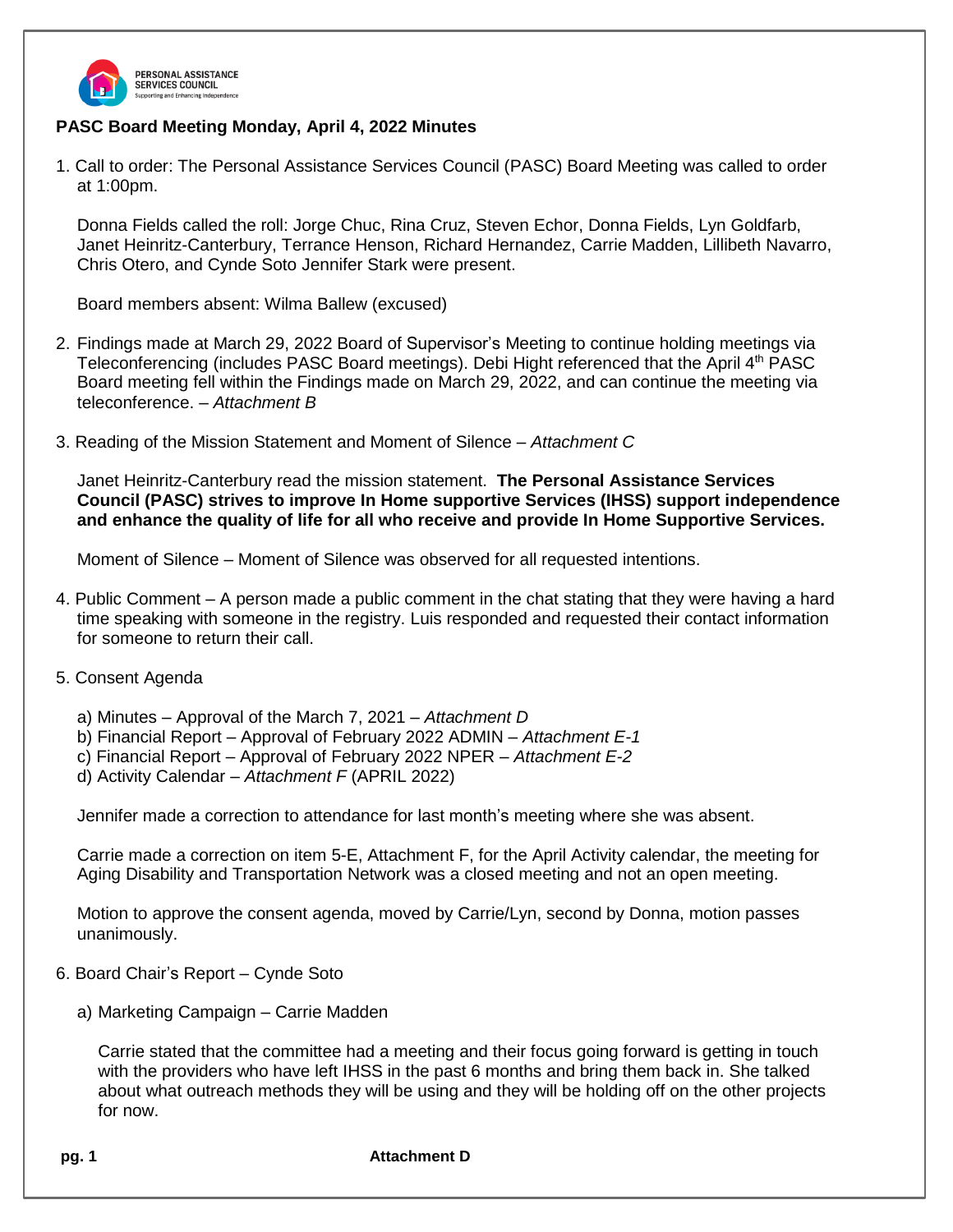Greg added they were going to query all of the providers in Los Angeles County and identify those providers who have worked 100 hours or less and he stated that PASC will do its best to tract the calls but will refer them the website application.

Terrance added that DPSS has the four templates set up and DPSS is asking for feedback before they are to be finalized. Carrie added that their workgroup should meet and go over it.

Janet asked how extensive is the application, Greg stated that PASC is launching a new website this month and it will have a fillable application where consumers and providers can fill out and it will be sent to the PASC registry.

Lyn asked for clarification for the new PASC's website and Greg responded and said, yes PASC will be launching a new website and will be using the logos and suggestions that the PASC Board put together and once the website is up and running, PASC will have the ability to make enhancements.

b) CICA/CFILC Action Plan on Restoration of Funding for IHSS Consumer Advisory Committee/Governing Boards – *Attachment G* 

Janet brought to the Board's attention to Attachment G and she expounded on it in each section and gave examples and stated what to do and what needs to be done.

Lillibeth asked if the SEIU 2015 was involved and Janet stated no but expecting UDW and SEIU to sign on.

Lyn talked about the letter she wrote the Senator Durazo and that she will go back and do it again after April  $6<sup>th</sup>$  and she talked about the difficulties when a person doesn't have a relationship with their representative.

Donna asked for clarification on the subcommittee and Janet reiterated and explained the process.

c) IHSS Share of Cost Update – Terrance Henson

Terrance stated that the flyer has been finalized and asked Greg if he received it and Greg stated no and as soon as he gets it, it will be put on all of PASC's platforms.

Kim Selfon added and thanked the Board for working with Bet Tzedek regarding the share of cost issues for IHSS consumers.

### d) PASC Board Discussion – Update from Board Member's on IHSS Activities/Issues

Lillibeth stated that she is working with CFILC on the emergency plan for Los Angeles County and was wondering if they can partner with PASC and make them a part of that network and what they can ask the state to provide in terms of support for IHSS consumers and providers in case of an emergency. She also talked about the equipment that they will receive. Greg responded is stated that PASC is always excited to collaborate with CALIF and ADRC and will be ready and he asked her to reach out to him.

Cynde asked the Board if they have attended any of the one hour zoom meetings or webinars that were sponsored by various agencies on different topics. Janet added about upcoming webinars put on by Justice in Aging on various topics and the Provider Table Talk. Cynde encourages the Board to be informed and up to date.

**pg. 2 Attachment D**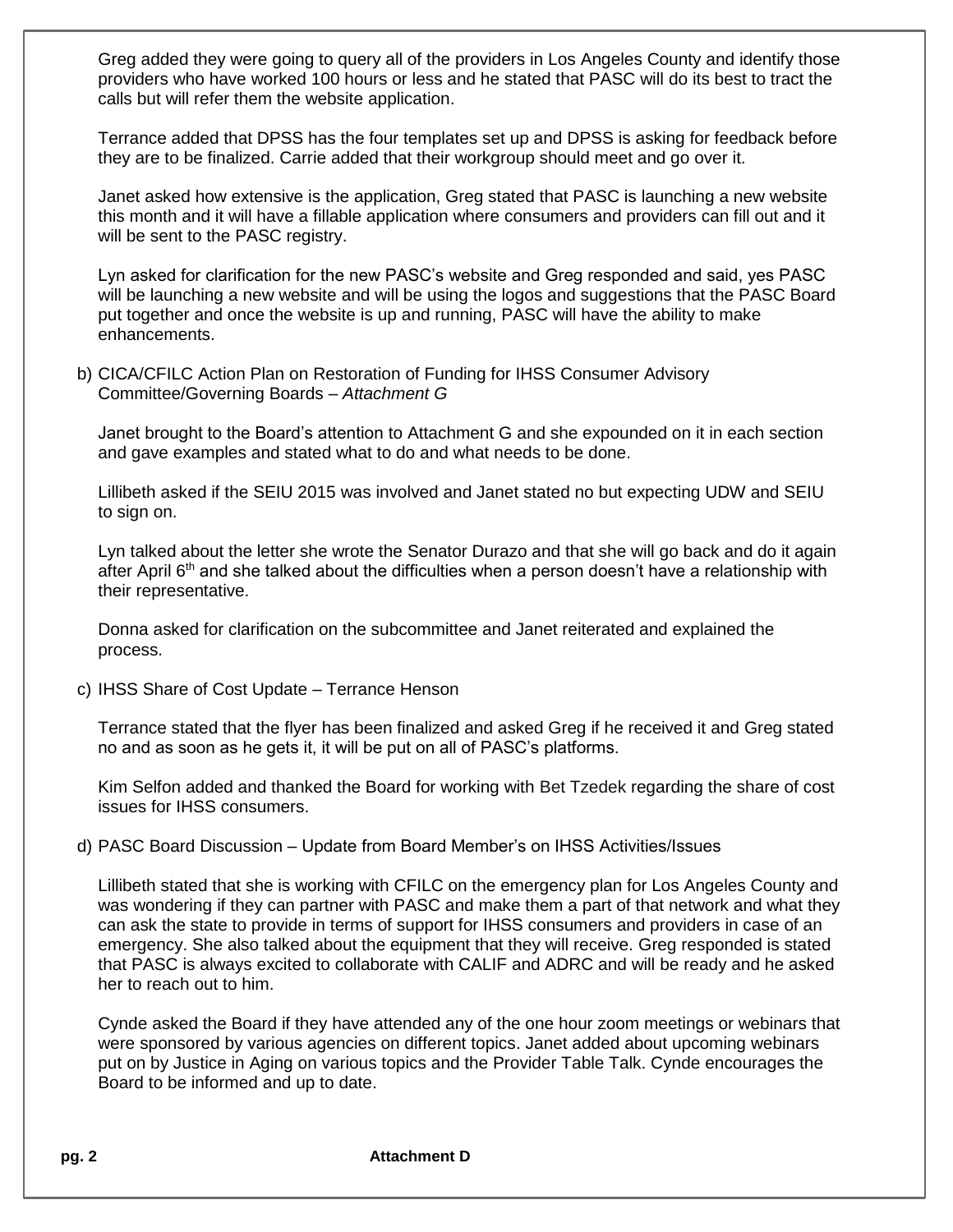### 7. Executive Director's Report – Greg Thompson

Greg stated that if the Board is not already receiving the PASC E-blast or following PASC on social media, he would appreciate if the Board would do so and help get the word out. He also stated that he would like consumers and providers to join as well.

## a) Career Pathways

Greg reported on Career Pathways and stated that the request for proposal has gone out to the general public. He stated that the public authorities will have an opportunity to present a training plan in a separate process. He also stated that PASC has been talking about it and had ideas and would like to propose a demonstration project format where PASC can design a training but doesn't think that's the direction the state is going. He also stated that he will keep the Board updated and let them know if PASC will be involved and support and advertise for the Career Pathway and he also explained the benefits.

Donna commented on the listening session and asked for clarification and if they are still negotiating on the dollar amount. Greg stated that they are trying to figure out the financials but he has not heard any specific information on how much the vendors will get to design the training but they may have put a dollar amount on the incentives but he does not have that information at the moment.

Donna talk about the importance of the communication between the providers and consumers. Greg stated that he understands and will convey that. He talked about the training and what it will be geared for providers and he stated that it is possible their trainings will provide assistance or recommendations on how providers can communicate with consumers and build relationships.

Lillibeth commented and agreed that it would be a great idea if PASC has the opportunity to train providers and if possible bring, their consumers.

# b) Statewide Emergency Back-up Program Update

Greg reported that they are moving ahead with the statewide back-up program which will be implemented this calendar year. He also stated that he spoke with DPSS to see if PASC will continue with its BUAP and the county stated that they had no plans in stopping the PASC BUAP, in LA County, there will be two back-up programs and will go simultaneously.

Greg also talked about the struggles of the BUAP as well as they are talking about how to find a more efficient way to have work available and he will continue to raise this at the state level.

Lyn asked how does Greg envision both programs and she asked if it's too early to address issues. He stated that the PASC staff will have their work cut out for them and he also welcomes suggestions from the Board.

Greg also talked about a previous request from the Board to talk to DPSS regarding an agency, contract or a hybrid model and he stated that DPSS said that there is no plan to us an agency for IHSS in LA County at this time.

Lillibeth asked soliciting the help of nursing students who need allowance while they are in school and working with the university on academic points. Greg stated that Layla goes to various locations to recruit for providers and they are looking at that.

Janet asked about PASC's BUAP training and if PASC provides it or did the county say PASC has to provide special training. Greg stated that he does not know how it was originally

**pg. 3 Attachment D**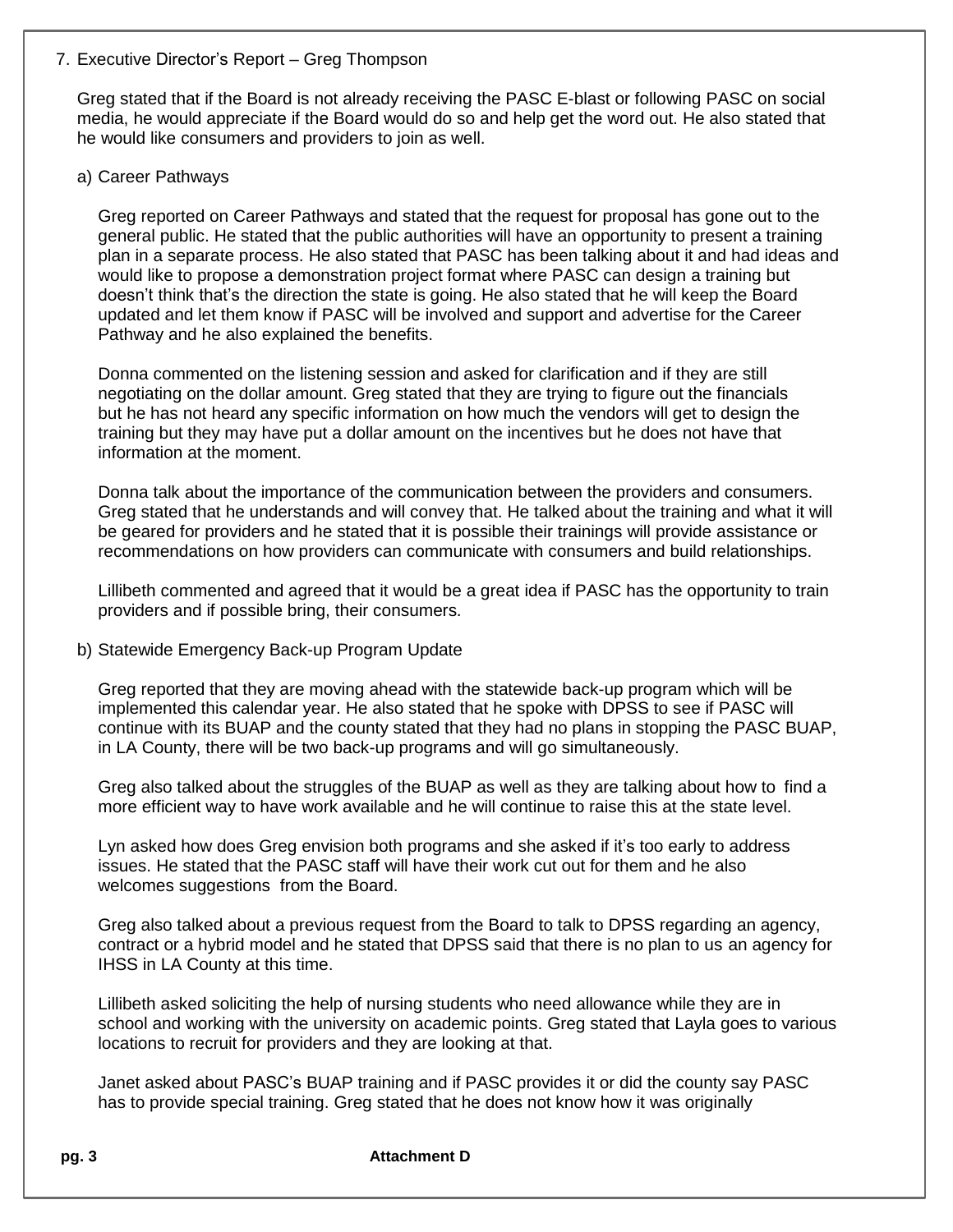decided but it was up to PASC to develop a training program. He also stated that a conversation or a negotiation would need to be done with DPSS if the training would be eliminated.

c) Building Consumer Participation

Greg stated that main purpose of building consumer participation and get them more involved. He believes that it is the role of the Board to hear from consumers. He also suggested that anything that PASC sends to the Board, please re-circulate them in your various platforms to get the word out so the public can comment at the PASC Board meetings.

Janet thanked Greg for doing the outreach for these meetings. Greg stated that it was a team effort of the PASC staff as well.

Jennifer piggybacked on what Lillibeth stated earlier regarding nursing students and she asked how can she help to move that forward by including program directors in the mailing list or a letter from PASC explain the emergency back-up program. Greg stated that her suggestion is very helpful and what they are trying to do is in order to get the people, we have to have jobs for them which has been the problem and he asked her if she can provide the information and he will give it Layla and she can give a presentation on the program.

Lillibeth commented on consumers and technology at day programs and possible do presentations on site.

Public Comment: Kim Selfon asked has LA County looked at home health care agencies as a provider source.

- 8. PASC Operations Luis Bravo
	- a) PASC Registry Call Center

Luis reported that:

FEBRUAY 2022 – we started receiving calls from providers and consumers saying they had called the IHSS helpline and they were being transferred over to PASC.

Sometime in January/February the helpline prompt was changed to include a direct transfer to PASC. We were never notified and it created a lot of confusion for the providers and consumers.

December 2021 Total Calls – 14,208 Total Answered calls – 11,239 Total Missed Calls – 3,106

February 2022 Total Calls – 24,737 Total Answered calls – 17,543 Total Missed Calls – 7,573

March 2022 (March 1st to March 29th) Total Calls – 24,642 Total Answered calls – 16,809 Total Missed Calls – 8,205

New language:

**pg. 4 Attachment D**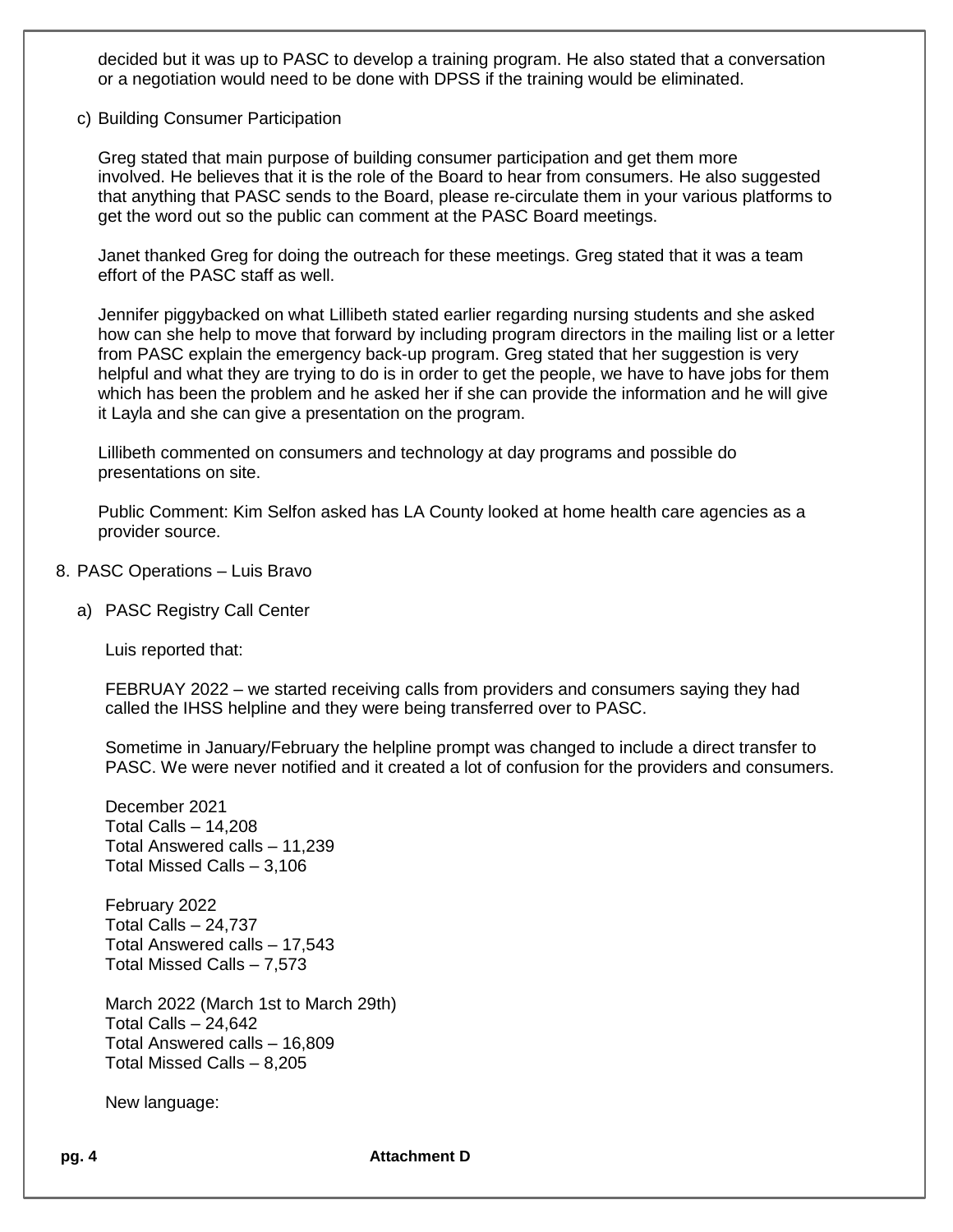"If you do not have a provider and would like to receive information on how to hire a provider, or if you are already a provider and want to be added on the PASC registry, press 2"

Terrance commented and shared his thoughts on what Luis just reported and he wants to be mindful the social media campaign. Greg stated that his recommendation that we don't give them the phone number and to direct them to the PASC website. He agreed that a dialog is needed in a smaller group because PASC would not be able to handle the calls.

Luis agreed with Greg's recommendation and added that the new PASC website is user friendly.

Donna sends her condolences on the passing of Luis' father.

Donna asked for clarification on the numbers Luis reported and asked what were they calling about and Luis reiterated and explained the reasons why the calls were high.

Donna also asked how many people are answering calls and Luis stated that 16 people that are on the phones.

Donna asked if Luis handles the insurance and Luis stated that PASC administers the health insurance for the IHSS providers and they check eligibility and then LA Care takes over.

Donna asked if the BOS is doing anything about the LA Care lawsuit and she expressed her concerns about the welfare of the providers and their insurance. Greg stated that from his understanding and he wants to make clear that the article that Donna is referring to was not specific to the PASC-SEIU provider plan.

Lyn shared her concerned about the prompts and calls and what is DPSS doing and how they are handling it as well as she feels that a dialog needs to happen. Luis added that DPSS stated in that chat that they will take it back.

Lyn stated that she would like to hear an answer now since DPSS is present versus waiting another month. Terrance added and stated that he thinks this will be addressed.

Carrie stated that she is very interested in this and shared her concerns about the flyers and someone need to get in contact with Christine Hajar to make the correction on the flyers. She also stated that there needs to be a subcommittee with DPSS to figure out a plan on how to address this.

Greg explained the differences and the issues between what Luis reported on and the social medial campaign and he will reach out to DPSS.

Jorge commented and shared his concerns about the insurance issues and that we need to follow through. Greg reiterated and stated that LA Care article was speaking to the entire county that is an LA Care member not specifically PASC-SEIU and he will bring this up. He also reminded the PASC Board that PASC is contracted to insure eligibility for the health plan and monitor eligibility as well. PASC is not responsible how LA Care provides the care and he is not trying to downplay it and he stated that everyone deserves health care. He also stated that LA Care is under DHP and not DPSS and suggested the PASC Board make public comment to the BOS. He also stated that this can be discussed in the PASC-SEIU committee.

### 9. Legislative Update – Debi Hight

Debi reported the Brown Act bills are sitting on the committee of local government currently without a hearing date as of yet.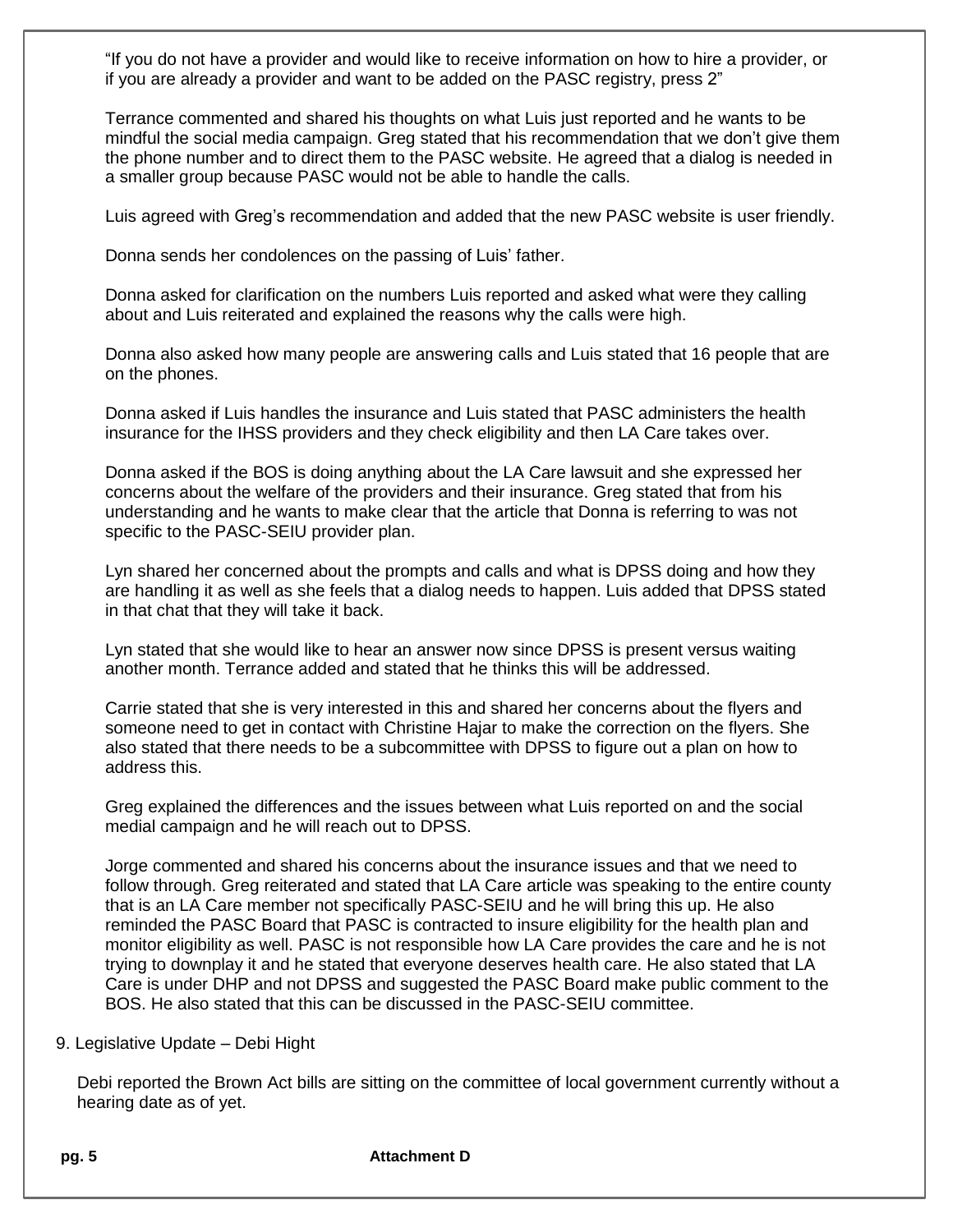Debi talked about AB 1900 where is talks about the Medicare SOC program and there will be a hearing on April 6<sup>th</sup> in the assembly appropriations committee.

Debi talked about AB 2069, the California Caregivers Training Act and she explained what it will do and provide.

Debi talked about SB 1098 which pertains to IHSS and the waiver personal care services providers and the bill would allow a \$2 pay differential over the county's current hourly rate when there has been a declared state of emergency or a local emergency caused by a natural disaster. She also stated that this has a hearing on April 19<sup>th</sup> with the Committee of Human Services.

Debi talked about AB 2262 which will require counties to establish alternative reassessment process for IHSS recipients with stable needs.

Debi talked about AB 1355 and this would require the state department of public health to establish an independent medical review system for the Medi-Cal program and she explained the process and is waiting on an assignment in the senate.

Lillibeth asked for for the list of the representatives and Janet stated that Willis sent everyone a Board book with all of the information she is asking for.

Janet informed Donna that if she is interested in talking to Stern, that she can talk to him about consumers as well.

Jennifer suggested that as advocates, that we hear from our lobbyist early in the season so we can advocate for bills as they are coming down the pike.

10. Report from SEIU 2015 – Wendy Duchen/Vernita Randall

Vernita reported that SEIU has seen a shift in issues similar to the pro COVID times and the majority of the calls that they are receiving are about the Union benefits and healthcare benefits, which has always been the norm, but they have seen a high volume in their Korean members in the MAC Center. She also reported on the multiple calls they are receiving regarding various issues from providers.

Donna asked if the Union has a list of medical providers that they can give providers and what does the Union do. Wendy explained the Union's process when a provider calls regarding healthcare questions, because the Union does not administer the health plan, they are unable to provide them information as to doctors, networks, etc. and the Union transfer those calls to the PASC health line. Wendy also stated that they have been receiving a lot of calls complaining of not getting access to a doctor of their languages and various other complaints and she also explained their process. She also stated that they are now having in person meeting with providers and they are seeing more issues and feels that a meeting with PASC is needed and a meeting with LA Care and she stated that the Union and PASC are limited on what they can do and she stated that LA Care can provider the answers and solutions. Donna commented and shared her concerns on keeping the providers healthy and thanked Wendy for providing this information.

Terrance asked for clarification and stated that he doesn't believe that PASC has anything that involves medical providers for IHSS homecare providers and they should call their managed care provider. Greg stated that he will reach out to SEIU and schedule a meeting and they will take their concerns to LA Care and Greg thanked Donna for her passion.

Wendy also stated that the Union is contemplating in having direct access to LA Care and would like to have a meeting with PASC and LA Care and give them the space to answer questions.

**pg. 6 Attachment D**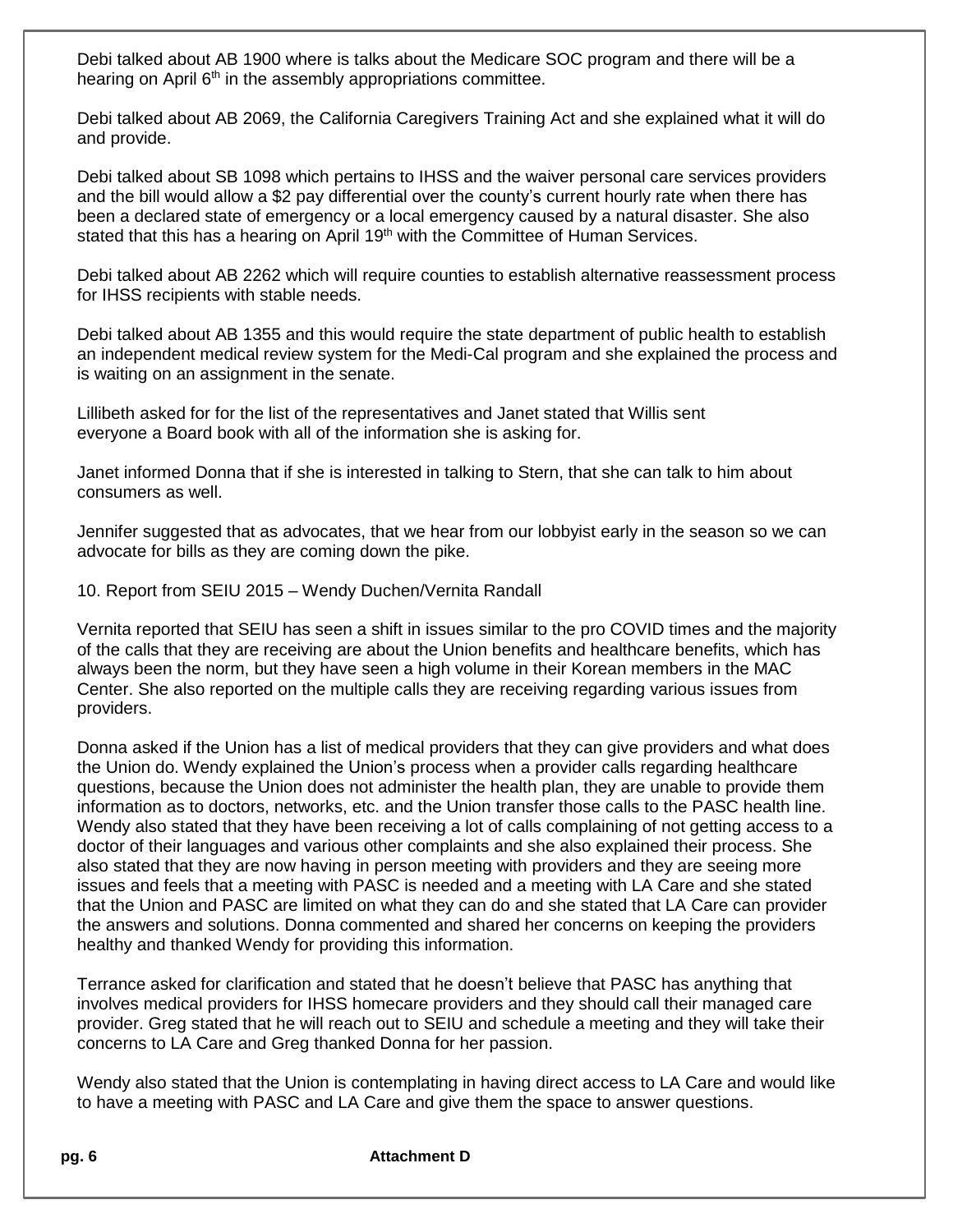Lillibeth asked for a clarification and asked if LA Care has a monopoly in providing health insurance to providers. Wendy explained the contract they have with LA Care. She also talked about the cost to change and LA Care is the most affordable health plan and the current negotiation, they have not made a proposal to change the healthcare carriers. Greg agreed with Wendy and asked to schedule a meeting.

Richard commented and stated that he and Wilma are advocates for LA Care and he stated that they have not been having meeting due to COVID. He also talked about that LA Care has consumer advocates and they will work with you on an issue to completion.

11. DPSS: Ying Chan reported:

| <b>TOPIC</b>              | <b>UPDATE</b>                                                                                                                                                                                                                                                                                                     |
|---------------------------|-------------------------------------------------------------------------------------------------------------------------------------------------------------------------------------------------------------------------------------------------------------------------------------------------------------------|
| <b>IHSS Helpline Data</b> | For the month of February 2022, the IHSS Helpline:                                                                                                                                                                                                                                                                |
|                           | Number of calls received: 152,729                                                                                                                                                                                                                                                                                 |
|                           | Average Wait Time: 13:52 minutes                                                                                                                                                                                                                                                                                  |
|                           | General inquiries/calls:<br>$\bullet$                                                                                                                                                                                                                                                                             |
|                           | Case updates/changes.<br>$\circ$                                                                                                                                                                                                                                                                                  |
|                           | Payment/Timesheet<br>$\circ$                                                                                                                                                                                                                                                                                      |
|                           | o Assessment/Reassessment                                                                                                                                                                                                                                                                                         |
|                           | <b>Provider Enrollment</b><br>$\circ$                                                                                                                                                                                                                                                                             |
|                           | Forms-Providers<br>$\circ$                                                                                                                                                                                                                                                                                        |
|                           |                                                                                                                                                                                                                                                                                                                   |
| <b>IHSS Stats</b>         | IHSS Caseload as of March 2022:                                                                                                                                                                                                                                                                                   |
|                           |                                                                                                                                                                                                                                                                                                                   |
|                           | Recipients: 241,223<br>Providers: 197,512                                                                                                                                                                                                                                                                         |
|                           |                                                                                                                                                                                                                                                                                                                   |
| <b>New Developments</b>   | 1. The Seniors and Older Adults Services resource hub                                                                                                                                                                                                                                                             |
|                           | We added this link to our IHSS webpage under 'Resources.' This link<br>leads to a one-stop centralized resource hub for Older Adults in LA<br>Older adults, families, and caregivers can now easily<br>County.<br>navigate and access a wide-range of age-friendly County services<br>within this hub.            |
|                           | 2. IHSS Provider Orientation Outreach Campaign                                                                                                                                                                                                                                                                    |
|                           | We launched a Provider Orientation outreach campaign on 3/17/22<br>to promote the in-person and online provider orientations.<br><b>This</b><br>campaign included a web slider on our DPSS webpage and social<br>media messaging.                                                                                 |
|                           | 3. Electronic W-2 for Providers on the Electronic Services Portal (ESP)                                                                                                                                                                                                                                           |
|                           | Starting March 5, 2022, providers with an ESP account can view and<br>download a copy of their 2021 W-2 Tax Form from ESP. We created a<br>web slider and have posted this information on our website just in<br>case some providers did not read the message on the "What's New"<br>screen of their ESP account. |
|                           | 4. Web Slider for the Direct Deposit Requirement for Providers                                                                                                                                                                                                                                                    |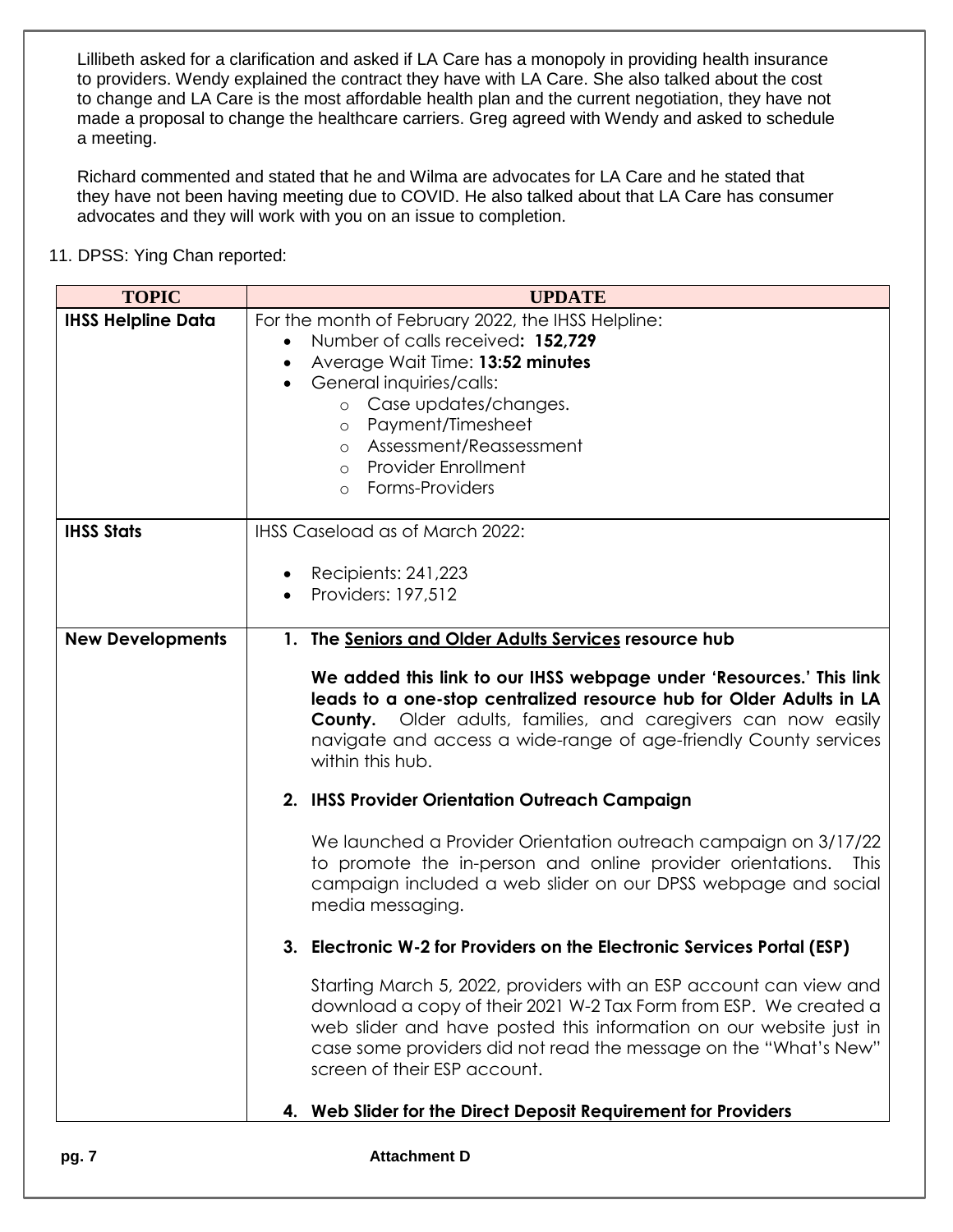|             | As you know, effective July 1, 2022, IHSS providers will be required to<br>receive their paycheck by direct deposit. All providers were notified<br>by the CDSS in June 2021 of the direct deposit requirements. To<br>provide an extra reminder for the IHSS providers, we will be releasing<br>a web slider on the direct deposit requirements soon on our website.                                                                                                           |
|-------------|---------------------------------------------------------------------------------------------------------------------------------------------------------------------------------------------------------------------------------------------------------------------------------------------------------------------------------------------------------------------------------------------------------------------------------------------------------------------------------|
|             | 5. Dementia and Home Safety                                                                                                                                                                                                                                                                                                                                                                                                                                                     |
|             | As you may recall, LA Found has been partnering with Alzheimer's LA<br>and the office of Supervisors to conduct a series of webinars regarding<br>Dementia and Home Safety. The next webinar is entitled "Making<br>Home Safe for a Person Living with Dementia", and will be held via<br>Zoom between 12 to 1pm on April 20, 2022. We are going to launch<br>a text message campaign as well as social media campaign to inform<br>our IHSS providers of the upcoming webinar. |
|             | 6. www.prepareforpowerdown.com                                                                                                                                                                                                                                                                                                                                                                                                                                                  |
|             | This new website was created jointly by the three utilities companies:<br>The Pacific Gas & Electric (PG&E), Southern California Edison (SCE)<br>and San Diego Gas & Electric (SDG&E). This website contains links to<br>resources to help prepare before and during a Public Safety Power<br>Shutoff (PSPS) and a support center for community-based<br>organizations to access.                                                                                               |
|             | 7. Medi-Cal Benefits for Californians Aged 50 or Older<br>Beginning May 1, 2022, all California residents who are 50 years of age<br>or older and who meet all Medi-Cal eligibility criteria will qualify for<br>full-scope Medi-Cal. Immigration status does not matter. Call 1-866-<br>613-3777 to obtain more information.                                                                                                                                                   |
| <b>IHSS</b> | As usual, IHSS recipients and providers can continue to contact the IHSS<br>Helpline for assistance. The IHSS Helpline hours are Monday thru Friday from<br>8am - 5pm, 1-888-822-9622.                                                                                                                                                                                                                                                                                          |

Public Comment from the chat box Ereida Galda asked if a copy of the DPSS report be sent to her and Ying stated that she will be providing a copy to Willis and he will share it with PASC Board. Greg stated that the general public can call PASC to get a copy of the report once we have it as well as request a copy of the minutes.

A request from the chat asked if the website link for older adults be repeated. Ying stated go to the DPSS website under resource and there is a link titled Seniors and Older Adult Service and once they click that link, it will take them directly to the website.

Janet asked what is the DPSS website. Ying stated that it is [www.DPSSLACOUNTY.GOV](http://www.dpsslacounty.gov/)

Terrance posted the website links in the chat.

<https://dpss.lacounty.gov/en/senior-and-disabled.html>

**pg. 8 Attachment D**